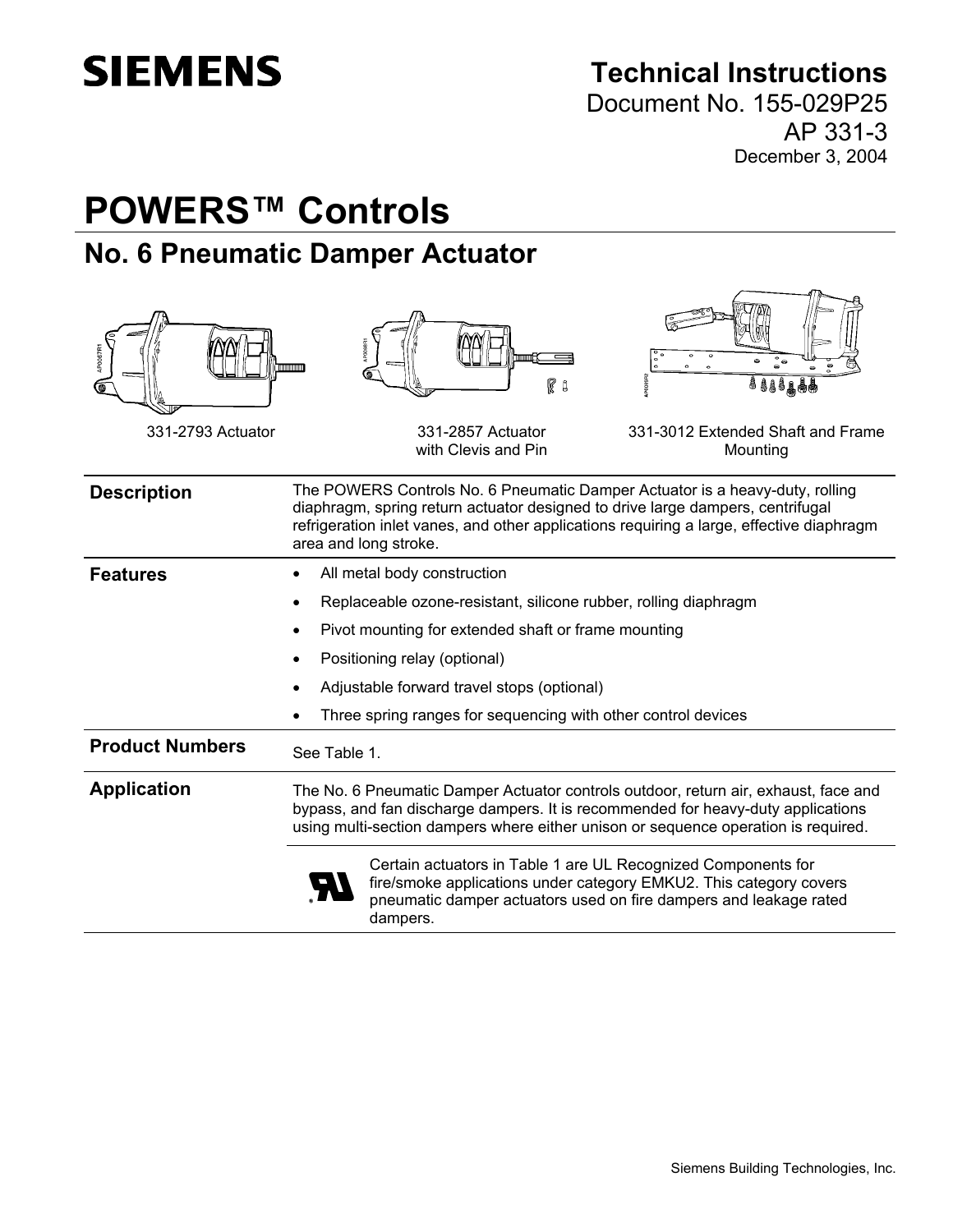|                                                                                                    |                                                 |                             | <b>Product Numbers</b>    |                         |  |
|----------------------------------------------------------------------------------------------------|-------------------------------------------------|-----------------------------|---------------------------|-------------------------|--|
|                                                                                                    |                                                 | <b>Nominal Spring Range</b> |                           |                         |  |
| <b>Description</b>                                                                                 | <b>Mounting Style</b>                           | $3-8$ psi<br>(21-55 kPa)    | $3-13$ psi<br>(21-90 kPa) | 8-13 psi<br>(55-90 kPa) |  |
| Actuator, integral pivot                                                                           | Pivot                                           | 331-2793                    | 331-2794                  | 331-30601               |  |
| Actuator, integral pivot and forward travel stops (Figure Pivot<br>1)                              |                                                 |                             | 331-2796                  | 331-2988                |  |
| Actuator with clevis for frame mounting (Figure 2) or<br>remote extended shaft mounting (Figure 3) | Pivot <sup>2</sup>                              | 331-2857                    | 331-2858                  | 331-28561               |  |
| Actuator with clevis and positioning relay (Figure 16)                                             | Pivot <sup>2</sup>                              |                             |                           | 332-2856                |  |
| Actuator, integral pivot with pivot post <sup>3</sup>                                              | <b>Extended Shaft</b>                           | 331-3012                    | 331-3013                  | 331-3011                |  |
| Actuator, integral pivot with pivot post and positioning<br>relay <sup>3</sup> (Figure 16)         | <b>Extended Shaft with</b><br>Positioning Relay |                             |                           | 332-3011                |  |

#### **Table 1. Product Numbers for No. 6 Pneumatic Damper Actuators.**

<sup>1</sup> UL Recognized Components for Fire/Smoke Applications.<br><sup>2</sup> Also order frame mounting kit accessories.<br><sup>3</sup> Mounted on plate for extended shaft with clevis and crank for 3/8-inch (10-mm), 7/16-inch (11-mm), or 1/2-inch (13-mm) diameter shaft. Parts for frame mounting (blade drive) included with kit.

**NOTE:** When the actuator is ordered with universal mounting, the mounting plate, pivot post and hardware, clevis, damper crank, rocker arm, and all screws/nuts are included. Order other frame mounting accessories as required, if not supplied by damper manufacturer.

| <b>Specifications</b> | Effective diaphragm area               | 17.9 inches <sup>2</sup> (115 cm <sup>2</sup> )                                       |
|-----------------------|----------------------------------------|---------------------------------------------------------------------------------------|
|                       | Stroke                                 | 4 inch (102 mm)                                                                       |
|                       | Housing                                | Aluminum                                                                              |
|                       | <b>Stem</b>                            | Type 416 stainless steel                                                              |
|                       | Diaphragm                              | Ozone-resistant silicone rubber                                                       |
|                       | Spring                                 | Steel                                                                                 |
|                       | Bearing                                | Bronze oilite                                                                         |
|                       | Maximum air pressure                   | 30 psig (210 kPa)                                                                     |
|                       | Nominal spring ranges                  | 3 to 8 psi (21 to 55 kPa)<br>3 to 13 psi (21 to 90 kPa)<br>8 to 13 psi (55 to 90 kPa) |
|                       | Ambient temperature range<br>Operation | -20°F to 200°F (-29°C to 93°C)                                                        |
|                       | Air connection                         | 1/8-inch NPT                                                                          |
|                       | Type of mounting                       | Pivot, universal (extended shaft or<br>frame mount)                                   |
|                       | Thrust and torque rating               | See Table 2                                                                           |
|                       | <b>Dimensions</b>                      | See Figure 13 through Figure 16                                                       |
|                       | Shipping Weight                        | 9 lb $(4.08 \text{ kg})$                                                              |
|                       | <b>Agency Approvals</b>                | Complies with UL555 and UL555S                                                        |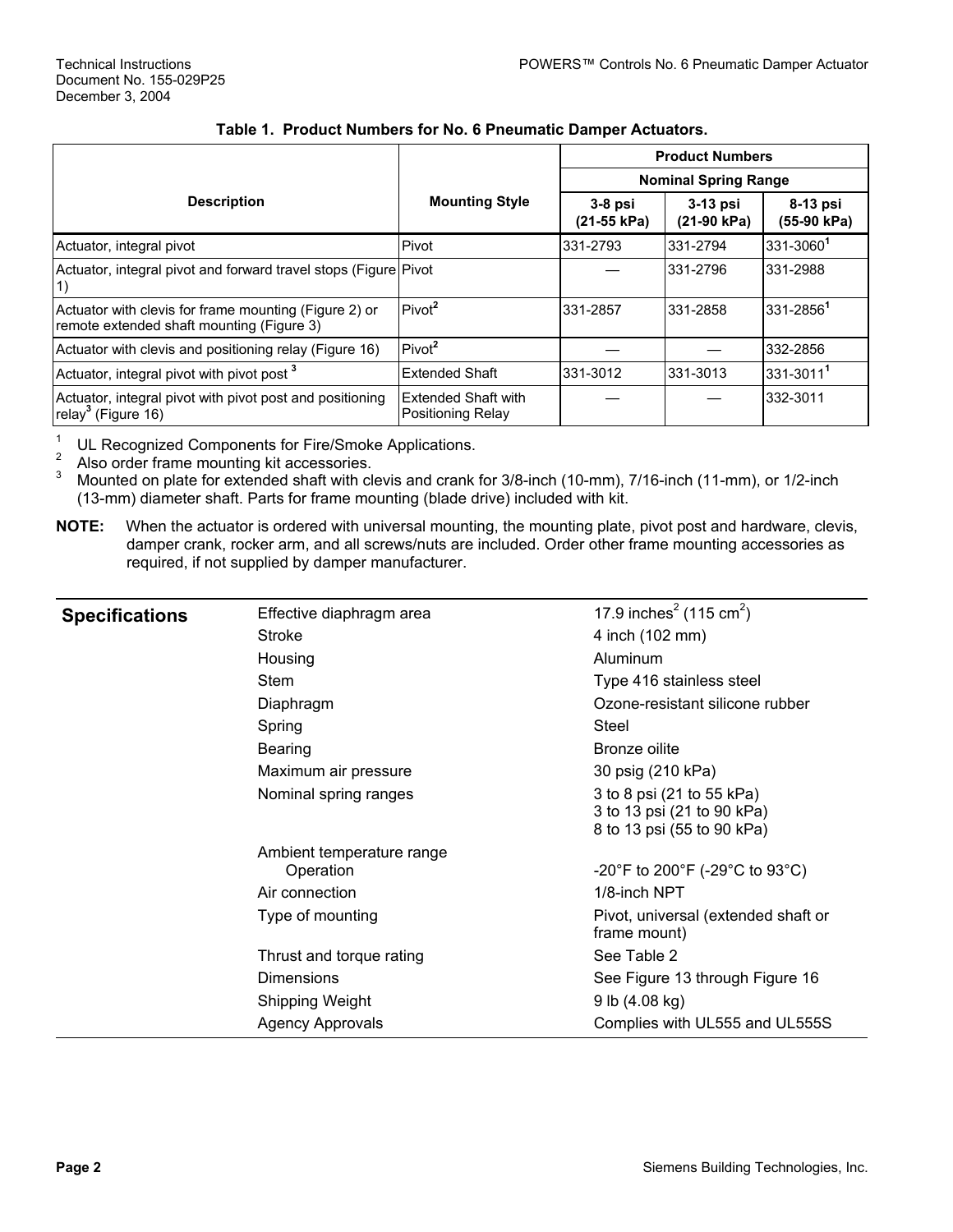| <b>Accessories</b>  | Damper shaft extension kits:<br>1/2-inch (13-mm) diameter, 2-1/4 inch (57-mm) rod<br>(See TB-128 POWERS™ Controls Damper Shaft Extension<br>Technical Bulletin 155-205P25) | 331-631             |
|---------------------|----------------------------------------------------------------------------------------------------------------------------------------------------------------------------|---------------------|
|                     | 1/2-inch (13-mm) diameter, 9-inch (229-mm) long hollow rod                                                                                                                 | 333-184             |
|                     | 1/2-inch (13-mm) diameter, 9-inch (229-mm) long rod                                                                                                                        | 333-042             |
|                     | 1-inch (25-mm) diameter 11-5/8 inch (295-mm) long (Ruskin)                                                                                                                 | 333-194             |
|                     | Damper shaft extension kit adapter - 3/8 inch (10 mm) diameter<br>(for use with Damper Shaft Extension Kit 333-042)                                                        | 331-632             |
|                     | Actuator shaft extensions:                                                                                                                                                 |                     |
|                     | 10-1/8 inch (257-mm) long                                                                                                                                                  | 331-434A            |
|                     | Adapter kit for 1/2-inch NPT pipe                                                                                                                                          | 333-030             |
|                     | Cranks - damper shaft:                                                                                                                                                     |                     |
|                     | 3/8-inch (10-mm) - 1/2-inch (13-mm) diameter,                                                                                                                              |                     |
|                     | Selectable radius                                                                                                                                                          | 331-941             |
|                     | 5/8-inch (16-mm) diameter                                                                                                                                                  | 333-182             |
|                     | 3/4-inch (19-mm) diameter                                                                                                                                                  | 333-183             |
|                     | 1-inch (25-mm) diameter                                                                                                                                                    | 333-181             |
|                     | Cast iron crank with set screws                                                                                                                                            | 333-078             |
|                     | Linkage kit, 4-inch (102-mm) link and crank                                                                                                                                | 331-958             |
|                     | Universal mounting plate<br>3/4-inch shaft<br>1-inch shaft (use with 333-194)                                                                                              | 331-623<br>331-623A |
|                     | Flange bearing (1/2 inch, 13 mm)<br>(for 331-623 Universal Mounting Plate)                                                                                                 | 331-862             |
|                     | Right angle mounting plate                                                                                                                                                 | 333-208             |
|                     | Remote mounting kit (extended shaft), Figure 3                                                                                                                             | 331-618             |
|                     | Positioning relay                                                                                                                                                          | 147-2000            |
|                     | Positioning relay mounting kit                                                                                                                                             | 147-276             |
|                     | Frame mounting kits<br>One-section damper (Figure 5)                                                                                                                       | 751*                |
|                     | Two-section damper (Figure 6)                                                                                                                                              | 752*                |
|                     | Order frame mounting kits and damper blade clip kit from<br>Arrow United Industries.                                                                                       |                     |
|                     | Frame mounting lug                                                                                                                                                         | 331-569             |
|                     | Mounting lug screws (three required for frame mounting lug)                                                                                                                | 034-123K            |
|                     | Offset Mounting Bracket (Figure 14)                                                                                                                                        | 333-176             |
|                     | Travel Stop Kit (for model 3 and 4 actuators only)                                                                                                                         | 333-197             |
|                     | Damper Blade Rocker Arm                                                                                                                                                    | 333-034             |
|                     | Screws (two)                                                                                                                                                               | 030 510J            |
|                     | Nuts (two)                                                                                                                                                                 | 041-230J            |
| <b>Service Kits</b> | Silicone diaphragms (package of five)                                                                                                                                      | 333-572             |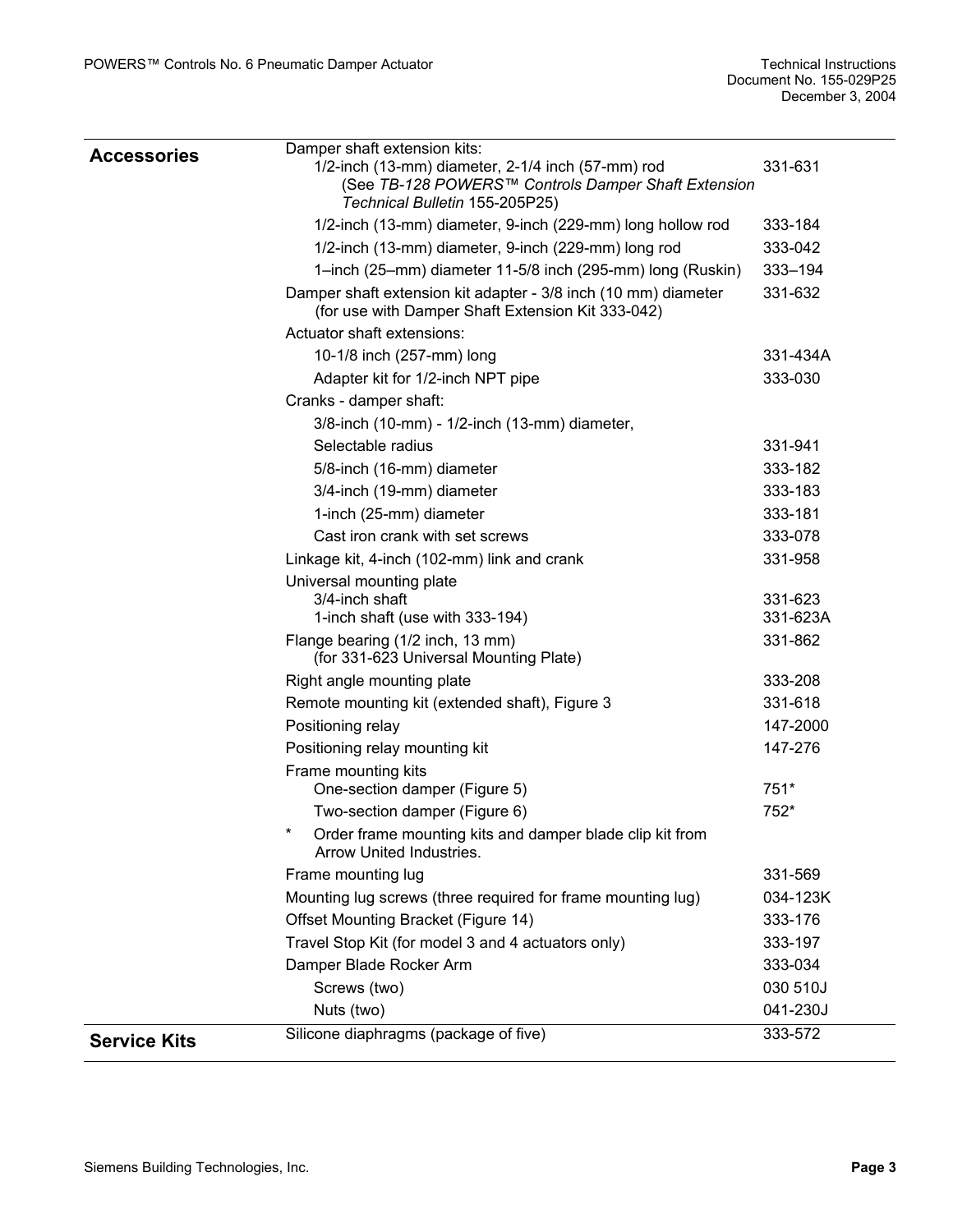**Actuator Sizing** The quantity of actuators required depends on several torque factors. To determine the quantity of actuators required for the installation:

- 1. Obtain damper torque ratings (ft-lb/ft<sup>2</sup>) from the damper manufacturer.
- 2. Determine the area of the damper.
- 3. Calculate the total torque required to move the damper:

#### **Total Torque = Torque Rating x Damper Area**

4. Calculate the total quantity of actuators required:

| Number of        | <b>Total Damper Torque Required</b>   |
|------------------|---------------------------------------|
| <b>Actuators</b> | $SF1$ × Actuator Torque (see Table 2) |

Safety Factor: When calculating the number of actuators required, a safety factor should be included for unaccountable variables such as slight misalignments, aging of the damper, etc. A suggested safety factor is 0.80 (or 80% of the rated torque).

See *AB-300 Damper Actuator Sizing and Selection Application Bulletin in the HVAC Systems/Controls Reference Data* (125-1853) for additional sizing information. See *TB-181 Powers™ Controls Maximum Thrust Ratings of Pneumatic Damper Actuators Technical Bulletin* (155-219P25*)* for additional torque requirements.

|                                 | <b>Maximum Thrust Ib. (N)</b> |                     |                     |                                |                             |                     | Torque Rating* Ib-in (Nm)                    |                     |
|---------------------------------|-------------------------------|---------------------|---------------------|--------------------------------|-----------------------------|---------------------|----------------------------------------------|---------------------|
| <b>Nominal</b><br><b>Spring</b> | <b>Full Stroke Forward</b>    |                     |                     | <b>Spring</b><br><b>Return</b> | Gradual<br><b>Operation</b> |                     | <b>2-Position Operation</b><br>or Positioner |                     |
| Range                           | 15psi<br>(103 kPa)            | 18 psi<br>(124 kPa) | 25 psi<br>(172 kPa) | (No Stroke)<br>0 psi (0 kPa)   |                             | 15 psi<br>(103 kPa) | 18 psi<br>(124 kPa)                          | 25 psi<br>(172 kPa) |
| 3-8 psi<br>(21-55 kPa)          | 125 (556)                     | 179 (796)           | 304<br>(1352)       | 54 (240)                       | 50(5.6)                     | 75 (8.5)            | 75 (8.5)                                     | 75 (8.5)            |
| 3-13 psi<br>(21-90 kPa)         | 36 (160)                      | 89 (396)            | 214 (952)           | 54 (240)                       | 50(5.6)                     | 75 (8.5)            | 75 (8.5)                                     | 75 (8.5)            |
| 8-13 psi<br>(55-90 kPa)         | 36 (160)                      | 89 (396)            | 214 (952)           | 144 (640)                      | 50(5.6)                     | 202 (22.8)          | 202 (22.8)                                   | 202 (22.8)          |

**Table 2. Thrust and Torque Rating.**

\* With maximum hysteresis of 2.5 psi (17.2 kPa) @ 90° rotation.

**1**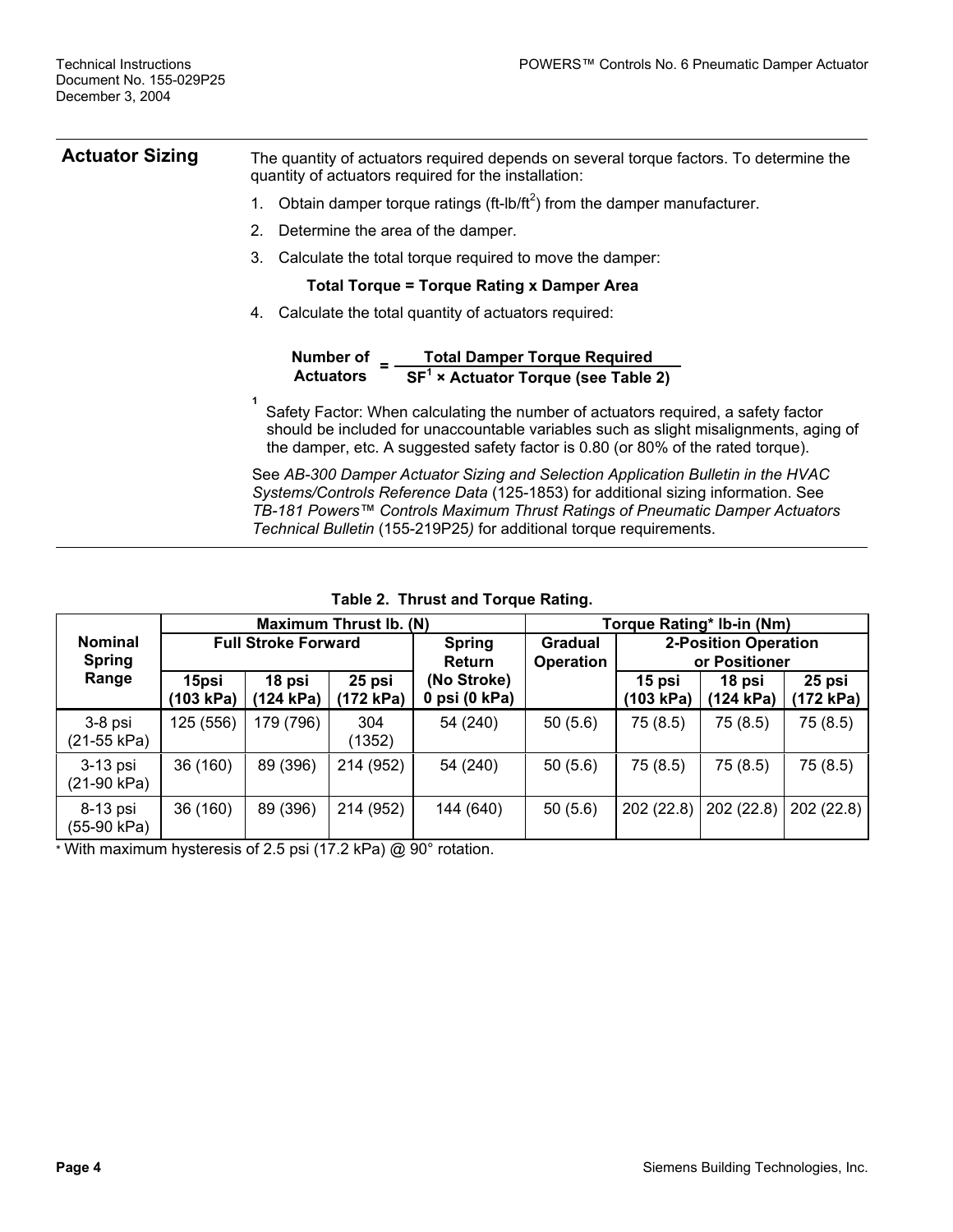#### **Operation**

#### **Standard Actuator ([Figure 1\)](#page-4-0)**

**Extended Shaft Mounting—Pivot** 

**Actuator** 

The air tubing from a controlling instrument is connected to the actuator's upper housing. With no control pressure to the actuator, the compression spring forces the spring seat and actuator shaft toward the upper housing, but is limited by the E-ring. As the control pressure increases, the spring compression is overcome and the actuator shaft gradually moves outward. Conversely, as control pressure decreases, the spring returns the shaft to the position at which the air pressure on the diaphragm balances the spring tension. For each value of control pressure there is a corresponding position of the shaft.

<span id="page-4-0"></span>

**Figure 1. Standard Actuator.** 

| <b>Item</b> | Part No.               | <b>Description</b>                              |   | <b>Material</b>    |
|-------------|------------------------|-------------------------------------------------|---|--------------------|
| 1           | 047-061J               | Retaining E-ring                                | 1 | Steel              |
| 2           | 333-217                | $1 \times 1 - 1/4$ in Hex Nut                   | 1 | <b>Brass</b>       |
| 3           |                        | Spring Retainer                                 | 1 |                    |
| 4           |                        | Stem Guide Assembly                             | 1 |                    |
| 5           |                        | Lower Housing                                   | 1 | Aluminum           |
| 6           | 333-572<br>(pkg. of 5) | Diaphragm                                       | 1 | Silicone<br>rubber |
| 7           | 599-00413              | $5/16$ in -18 $\times$ 1<br>Large Hex Cap Screw | 6 | Steel              |
| 8           |                        | <b>Upper Housing</b>                            | 1 | Aluminum           |
| 9           |                        | <b>Helical Compression Spring</b><br>1          |   |                    |
|             | 331-091                | 3 to 13 psi (21 to 90 kPa)                      |   |                    |
|             | 331-208                | 3 to 8 psi (21 to 55 kPa)                       |   |                    |
|             | 331-094                | 8 to 13 psi (55 to 90 kPa)                      |   |                    |
| 10          |                        | Piston Plate and Stem<br>Assembly               | 1 | Aluminum/<br>SS    |
| 11          |                        | Retaining C-ring                                | 1 | Steel              |
| 12          | 333-197                | Stop Kit (Optional)                             |   | Steel              |

#### **Table 3. Standard Actuator Components.**

- 1. Order one of the following and see Table 4 for parts lists: Actuator: 331-3011, 331,-3012, 331-3013, or 332-3011
	- 2. Slip the 3/4-inch (19-mm) diameter hole in the mounting plate over the damper shaft.
	- 3. Slip the crank over the damper shaft. With the actuator assembly to the *left* of the damper shaft, an increase in actuator pressure rotates the damper blade CW when the crank is above the damper shaft, or CCW when the crank is below the damper shaft. See [Figure 2.](#page-5-0) With the actuator assembly to the *right* of the damper shaft, an increase in actuator pressure rotates the damper blade CCW when the crank is above the damper shaft or CW when the crank is below the damper shaft.
	- 4. Position the mounting plate and attach it to the duct with four screws.
	- 5. When the actuator cannot be directly mounted, drive the extended damper shaft using the Remote Mounting Kit 331-618 and Actuator 331-2856. See [Figure 3.](#page-5-1)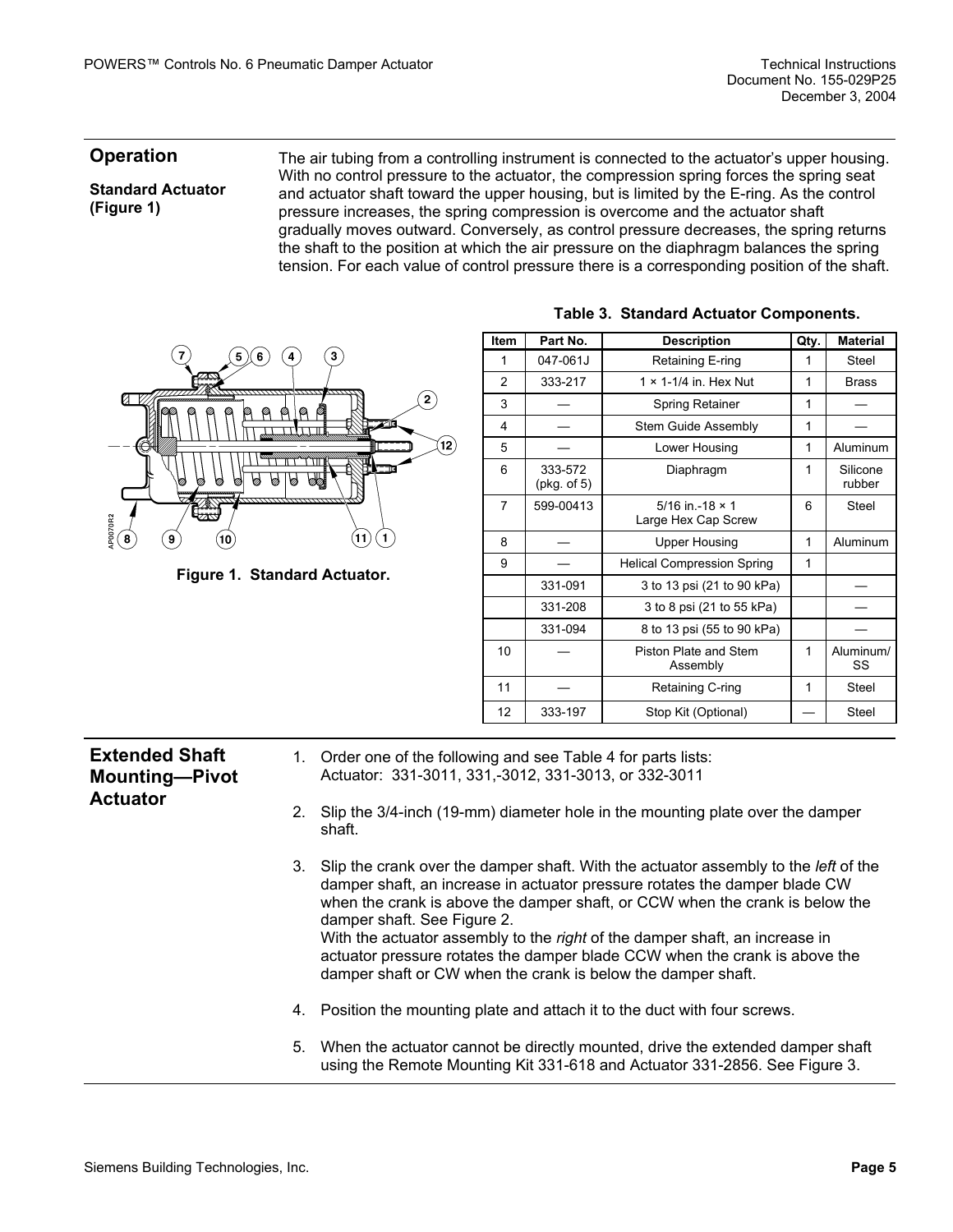| Item | Part No. | <b>Description</b>             | Qty. | <b>Material</b>          |
|------|----------|--------------------------------|------|--------------------------|
| 1    | 041-162J | Nut                            | 1    | Steel                    |
| 2    | 046-020K | Lockwasher                     | 1    | Steel                    |
| 3    | 047-061K | Retaining E-ring               | 2    | Steel                    |
| 4    | 331-565  | Pivot Post                     | 1    | Steel                    |
| 5    | 041-142  | Nut                            | 1    | Steel                    |
| 6    | 333-207  | Clevis                         | 1    | <b>Zinc Plated Steel</b> |
| 7    | 331-293  | Clevis Pin                     | 1    | <b>Zinc Plated Steel</b> |
| 8    | 331-807  | Hitch Pin                      | 1    | <b>Zinc Plated Steel</b> |
| 9    | 331-941  | Crank Assembly                 | 1    |                          |
| 10   | 331-623  | <b>Actuator Mounting Plate</b> | 1    | Steel                    |
|      | 034-283  | <b>Mounting Screws</b>         | 4    | Steel                    |

#### **Table 4. Extended Shaft/Frame Mounting Assemblies Components.**



<span id="page-5-1"></span><span id="page-5-0"></span>**Figure 2. Extended Shaft/Frame Mounting Actuator Assembly.**



**Figure 3. Remote Mounting Kit 331-618 with 331-2856 Actuator Mounted.** 

| <b>Frame Mounting -</b><br>Type A | Order one each of the following. See Table 4 for parts lists:                 |
|-----------------------------------|-------------------------------------------------------------------------------|
|                                   | Actuator and Clevis: 331-2856, 331-2857, or 331-2858                          |
|                                   | Frame Mounting Kit: 751 for one-section damper, or 752 for two-section damper |
|                                   | All frame mounting kits must be ordered from Arrow United Industries.         |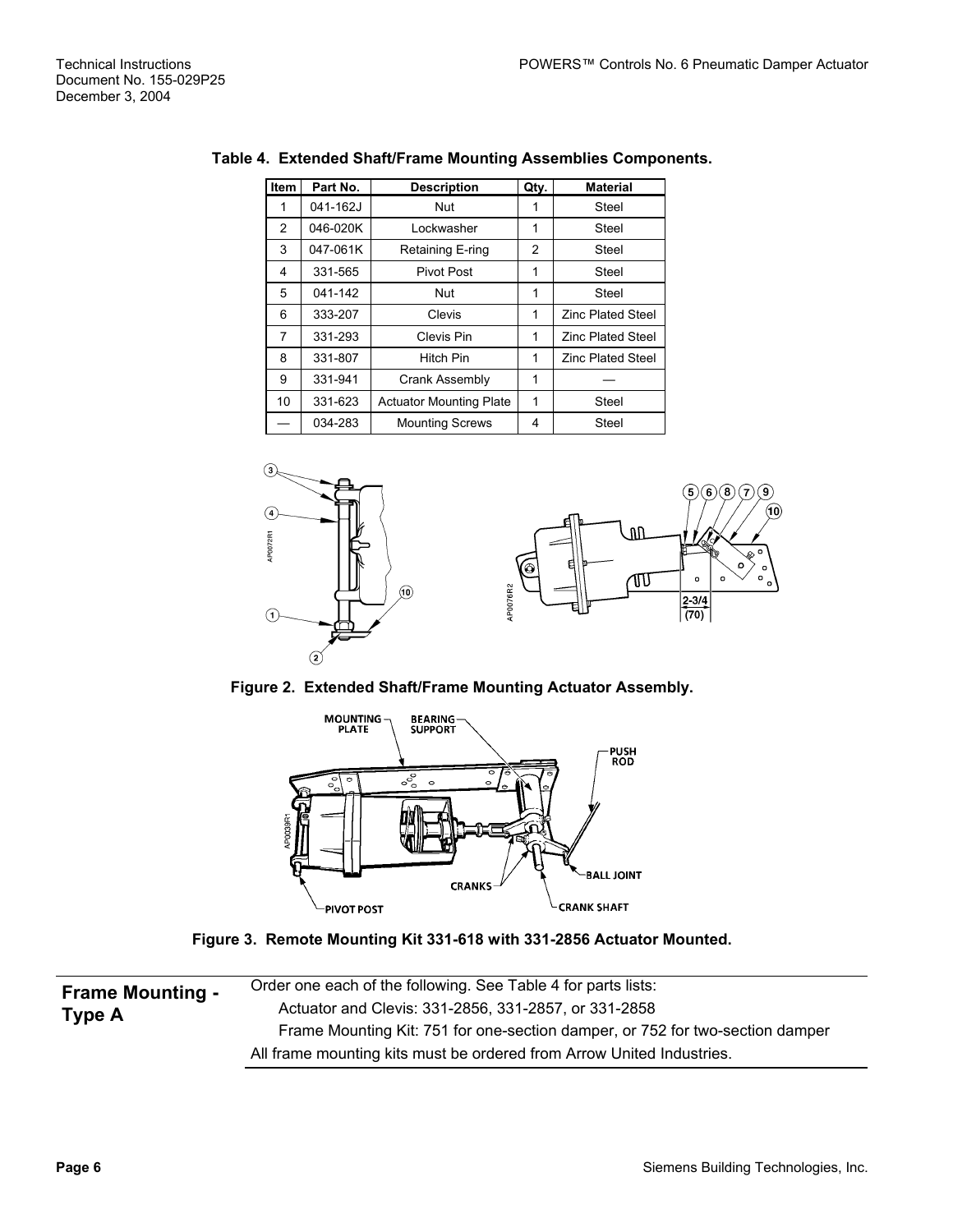#### **One-Section Damper Kit 751**

See [Figure 4](#page-6-1) and [Figure 5](#page-6-0) 

- 1. Attach the damper mounting bracket to the lower right-hand corner (or upper left-hand corner if necessary) of the damper section with the six screws provided. For Arrow United Industries 1770 dampers, add the shim provided between the bracket and bottom of the frame. Have the damper manufacturer drill the holes in the damper frame (Figure 5).
- 2. Have the damper manufacturer drill the holes in the damper blade for the blade clips (Figure 4). Use the same clip location for both normally open and normally closed dampers. Attach the damper blade clip to the damper blade (Figure 4). Put the damper in its normal position, open or closed. Connect the push rod to the trunnion in the blade clip and tighten the setscrew. Connect the other end of the push rod to the crank on the drive shaft and tighten the trunnion setscrew on the push rod. Position the crank so the push rod is parallel to the bracket, then tighten the crank setscrews.
- 3. lnstall the actuator in the actuator support bracket using the pivot shaft and hitch pins. The pivot shaft should be in the holes about 17-1/2 inch (445 mm) from the drive shaft. The actuator support bracket can also mount in the vertical position for installations where space is limited.

<span id="page-6-1"></span>

**Figure 4. Damper Blade Clip.**

- 4. Position the crank driven by the actuator as follows:
	- a. Normally open damper: the crank is above the drive shaft.
	- b. Normally closed damper: the crank is below the drive shaft.
- 5. Connect the actuator clevis to the crank. Put the damper in its normal position, open or closed. Stroke the actuator 1/4-inch (6 mm) with a hand pump, then tighten the crank setscrews. This will ensure tight damper closure.

<span id="page-6-0"></span>

**Figure 5. One-section Damper.**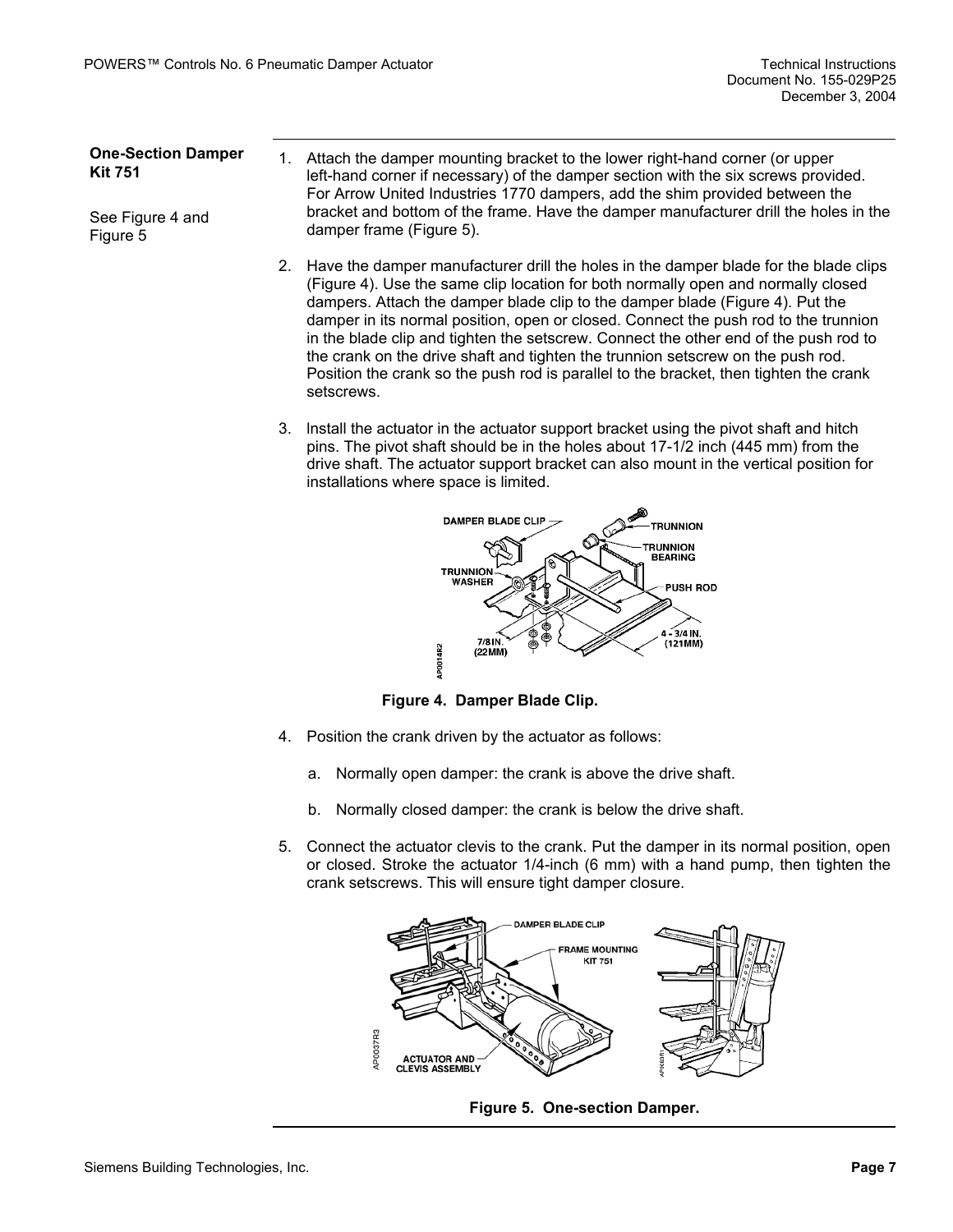### **Frame Mounting - Type A, Continued**

1. Follow the steps in *One-Section Damper*.

2. Attach the Damper Blade Clip to the damper blade in the second damper section. Repeat Step 2 in *One-Section Damper*. The push rod will connect to the extra crank on the drive shaft.

<span id="page-7-0"></span>

**Figure 6. Two-section Damper.** 

<span id="page-7-1"></span>

**Figure 7. Actuator and Clevis Assembly 331-2857 (Typical) Attached to Frame Mounting Kit 752. Dimensions in Inches (Millimeters).** 

**Two-Section Damper Kit 752** 

See [Figure 6](#page-7-0) and [Figure 7](#page-7-1)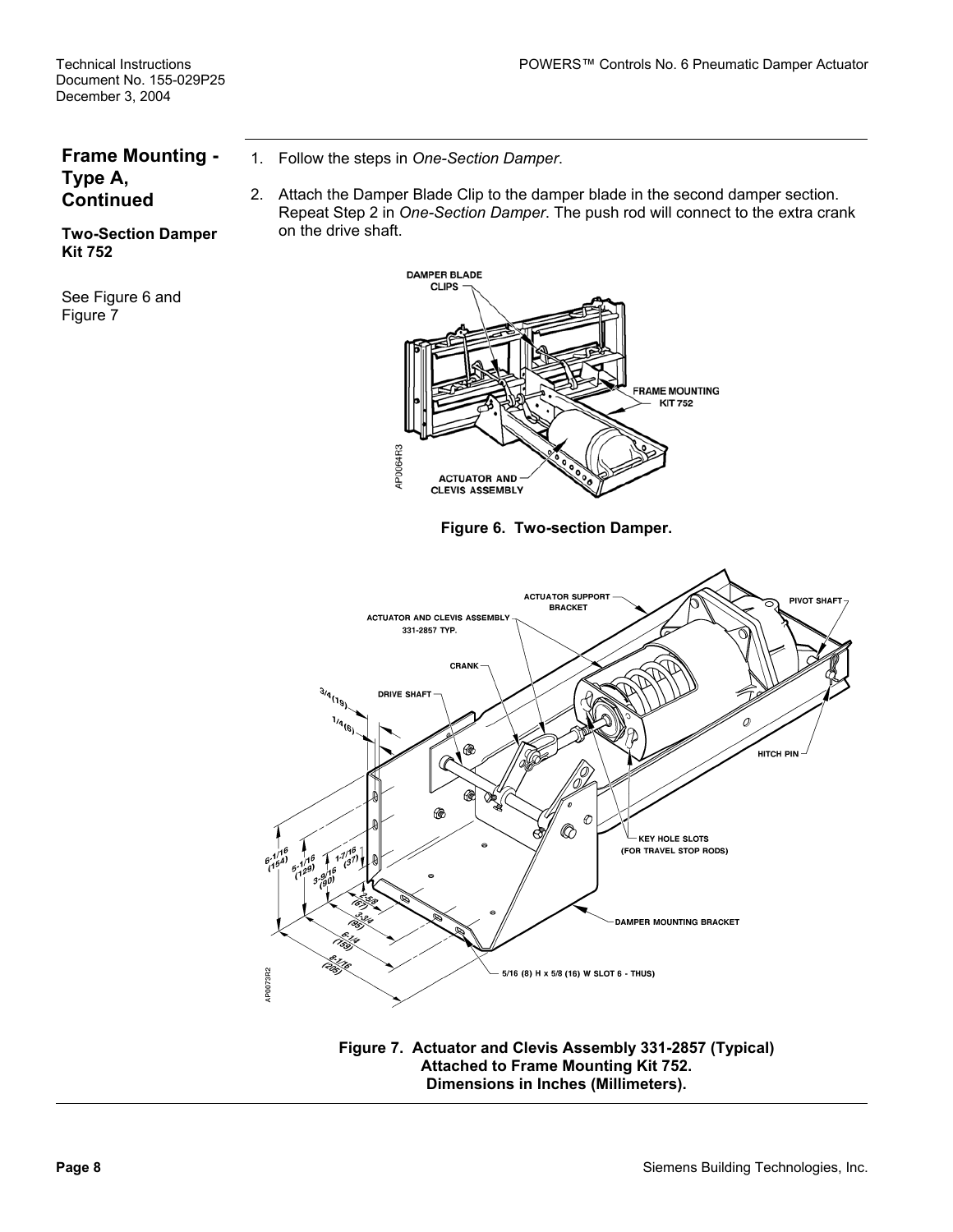| <b>Frame Mounting -</b> | 1. Order one each of the following:                          |
|-------------------------|--------------------------------------------------------------|
| Type B                  | Actuator assembly: 331-3011, 331-3012, 331-3013, or 332-3011 |
|                         | Mounting Lug: 331-569                                        |

See [Figure 8](#page-8-0) through [Figure 10](#page-9-0)  2. Weld the mounting lug parallel and 5/16-inch (8 mm) from the inside edge of the damper frame and perpendicular to it. See [Figure 8.](#page-8-0) Weld the lug along both sides. The lug should be as close as possible to the corner of the damper frame to minimize deflection. The damper manufacturer should weld the lug.

<span id="page-8-0"></span>

**Figure 8. Frame Mounting—Type B. Dimensions in Inches (Millimeters).** 

- 3. If the damper frame is aluminum, light gauge sheet metal, or an unusual shape, bolt a 3/16-inch (5-mm) thick, flat piece of steel to the frame. Then weld the mounting lug to it.
- 4. Attach Rocker 333-034 to blade in proper position for normally open or normally closed damper using 2 nuts, 041-230K, and 2 screws, 030-510J. See [Figure 9](#page-9-1) and [Figure 10.](#page-9-0)
- 5. Attach the mounting plate to the mounting lug as follows:
	- a. Normally Open damper: attach the plate to the lug. Place the pivot post in Hole 4. See [Figure 9.](#page-9-1)
	- b. Normally Closed damper: attach the plate to the lug. Place the pivot post in Hole 3. See [Figure 10.](#page-9-0)
- 6. Fasten the clevis to the rocker. Discard the crank and other parts not used.
- 7. The actuator mounting plate has a tendency to pivot at the point where the lug is welded to the damper frame when the actuator strokes. It is recommended that some means be devised in the field to prevent this from happening. A threaded rod attached to the mounting plate and duct wall will normally work.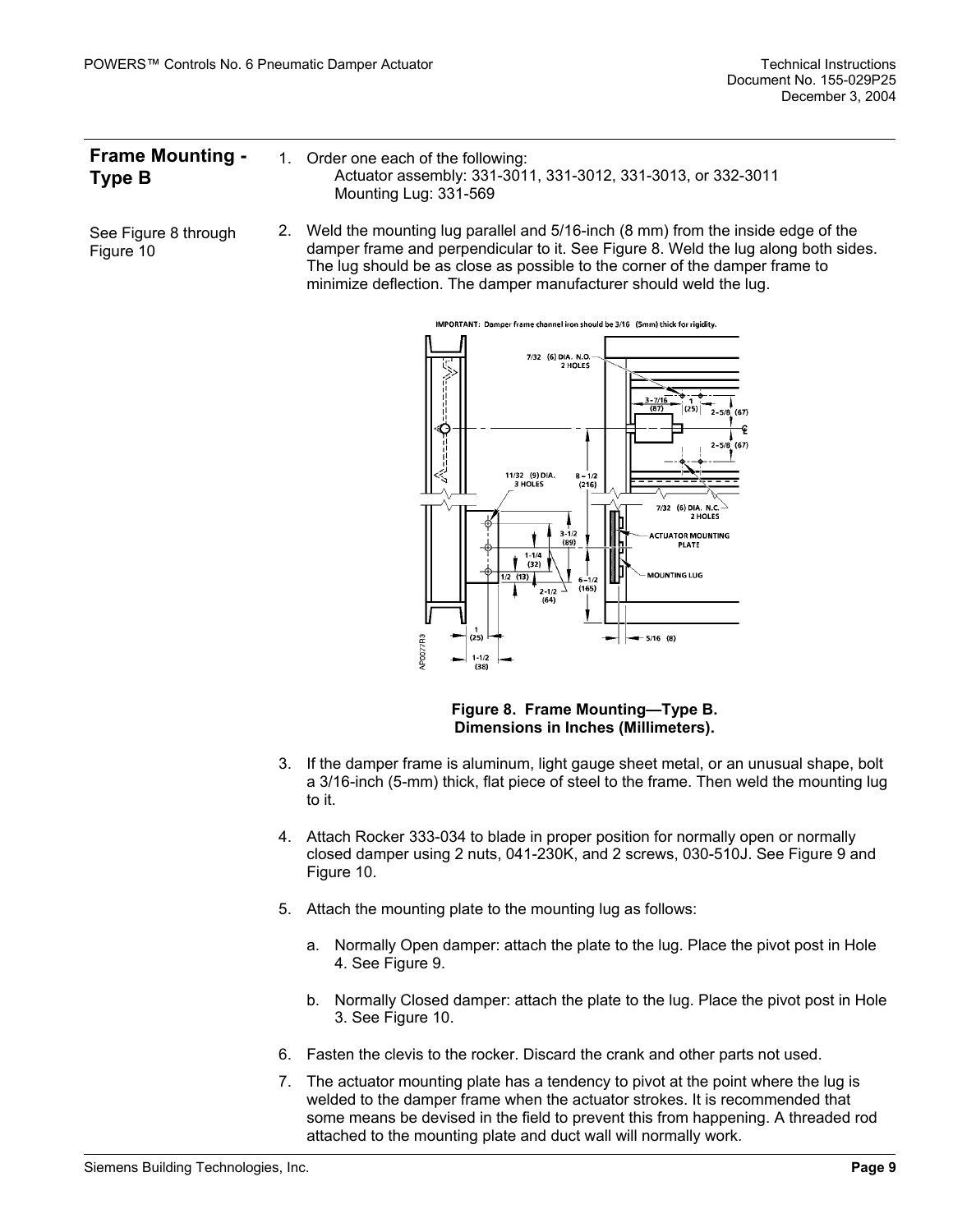## **Frame Mounting - Type B, Continued**

<span id="page-9-1"></span>

**Figure 9. Frame Mounting, Normally Open Damper.** 

### **Actuator Mounting**



**Figure 11. Actuator Mounting Plate 331-623 Pivot Shaft Locations. Dimensions in Inches (Millimeters).** 



**Figure 12. Actuator Mounting Plate 331-623A Pivot Shaft Locations.** 

<span id="page-9-0"></span>

**Figure 10. Frame Mounting, Normally Closed Damper.** 

#### **Table 5. Mounting Plate Hole Identification.**

| Hole           | <b>Used For</b>                            |
|----------------|--------------------------------------------|
| 1              | No. 6 Actuator extended shaft<br>mounting. |
| $\overline{2}$ | Not used.                                  |
| 3              | No. 4 Actuator extended shaft.             |
|                | No. 6 Actuator frame mounting NC           |
| 4              | No. 6 Actuator frame mounting NO           |
| 5              | No. 4 Actuator frame mounting NC           |
|                | No. 4 Actuator frame mounting NO           |

#### **Table 6. Pivot Post Hole Identification.**

| Hole | <b>Used For</b>                        |
|------|----------------------------------------|
| 1    | No. 6 Actuator extended shaft mounting |
| 2    | Not used                               |
| 3    | No. 4 Actuator extended shaft          |
|      | No. 6 Actuator frame mounting NC       |
| 4    | No. 6 Actuator frame mounting NO       |
| 5    | No. 4 Actuator frame mounting NC       |
| 6    | No. 4 Actuator frame mounting NO       |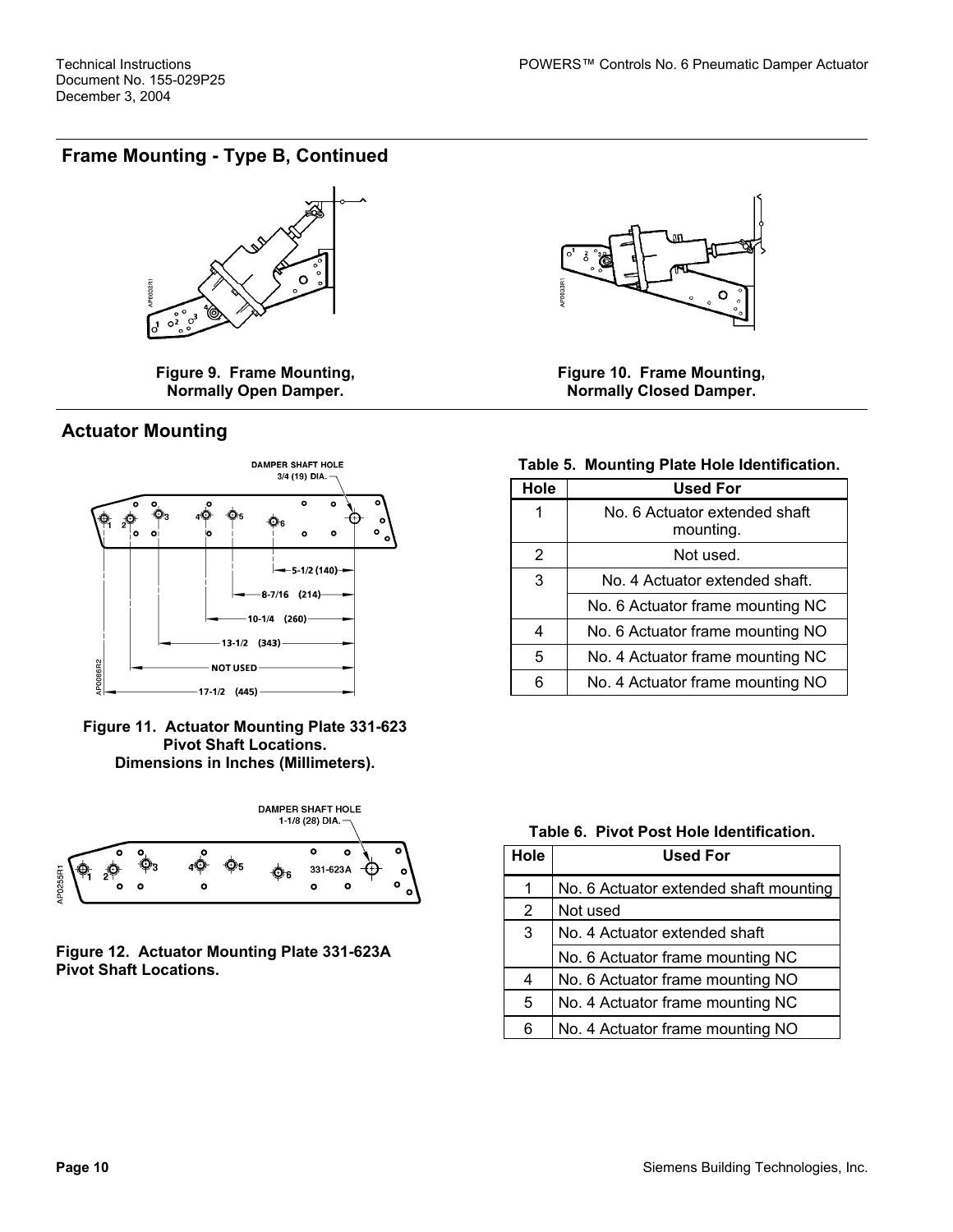#### **Dimensions**

<span id="page-10-0"></span>

**Figure 13. Extended Shaft Remote Mounting with Travel Stops. Dimensions in Inches (Millimeters).** 

#### **Offset Mounting Bracket**

This bracket is designed to offset Universal Mounting Plate 331-623 or 331-623A from the ductwork.

**NOTE:** Depending on the application, two brackets may be required to support the actuator and universal mounting plate.

<span id="page-10-1"></span>

**Figure 14. Offset Mounting Bracket 333-176. Dimensions in Inches (Millimeters).**